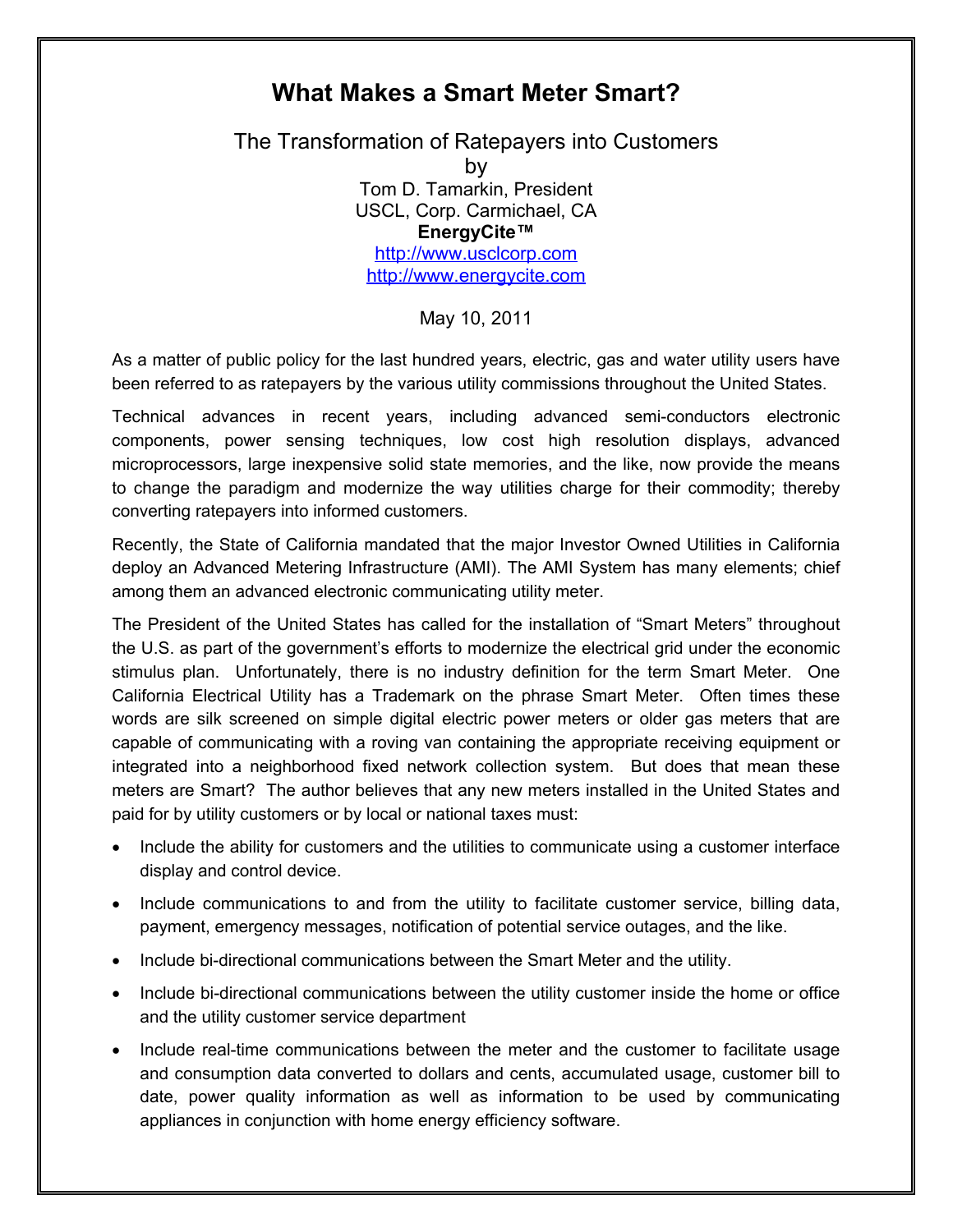- · Serve as the gateway or interface between the Utility Wide Area Network data communication system and the Home Area Network allowing necessary and appropriate data exchanges,
- · Use a universal protocol and wireless communications technology thus allowing the customer to implement "plug and play" devices in the home apart from utility company involvement.

To maximize both consumers' choice and benefits to utilities requires the deployment of a communicating smart utility meter (CSUM) system. One part of the CSUM system is located outdoors, in the traditional utility meter location. The other part, a display & control device, is conveniently located inside the home or office. The two parts of the CSUM system can communicate with each other and with one or more utilities. The display & control device displays, among other things, (1) the billing rate for commodity consumption at various times of the day or days of the week and (2) the real-time up-to-date cost of the utility commodity consumption during the current billing period, allowing customers' to understand and control their commodity use, budget their financial resources and enable them to conserve resources and money.

CSUM systems can measure, store, calculate and display a great deal of useful information. The following are several examples of how a CSUM system can benefit electric utilities and their customers.

## **Utility Company Benefits:**

· IMPROVED OPERATIONS: CSUM systems can collect primary data such as voltage, current, and phase angle. A wealth of additional information, such as power factor, can be derived from the primary data. This information is valuable for both utilities and their customers.

Remote sensing and flagging of power theft and automatic service outage reports are important cost saving benefits to utilities.

SUBSCRIBER SIDE BILLIING: Subscriber side billing is another example of how a CSUM system can reduce costs for both utilities and their customers. Such a meter system is able to (1) calculate and display each customers' monthly bill, (2) reconcile each bill at the end of the month with taxes, credits and regulatory offsets, (3) display a monthly bill to each customer, and (4) allow customers to pay their bill by interactive electronic means, thereby eliminating the need for the utility to spend money producing printed bills. The implementation of subscriber side billing greatly reduces the overall data network congestion and amount of data needed to be handled and archived by the utility billing operations center.

In addition to these cost savings, subscriber side billing will significantly reduce the amount of paper manufactured from trees and delivered by post thereby saving trees, reducing transportation energy use and reducing associated greenhouse gas emissions.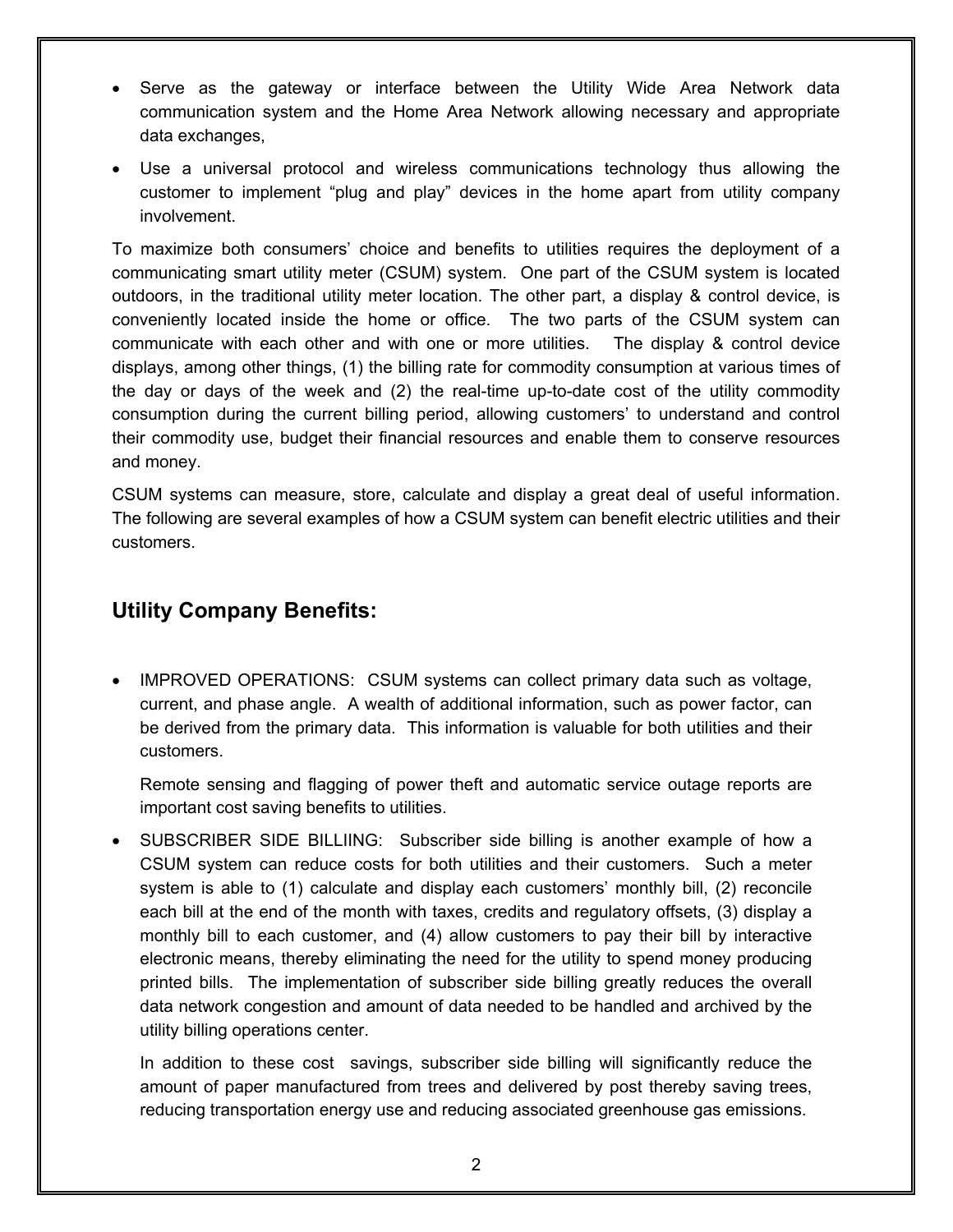- CREDIT LIMIT AND PREPAID SERVICE: In addition to its ability to calculate monthly bills, a CSUM system with subscriber side billing will make it easy for utilities to establish a credit limit for each customer and also to offer a prepaid service. In either case, a useable balance would be displayed along with a projected date on which the credit limit or prepaid amount will be fully consumed, based on the current rate of consumption. If the useable balance is fully consumed, the class of service can be changed automatically, reducing or turning off the utility commodity available to the customer depending on the utility policy and local regulations.
- SECURE COMMUNICATION AND HACKING DETECTION: A CSUM system will (1) securely encrypt all communications to prevent unauthorized access to private information, (2) detect any cyberspace hacking attempt by those seeking to do harm to the nation's transmission and distribution system, (3) provide an additional firewall and (4) report the occurrence of such discoveries to the utility and/or other appropriate authorities.
- · NEW TARIFF OPORTUNITIES: A CSUM system will also support the future use of a variety of new rate tariff structures. These can be *time of use*, *peak demand,* and *critical peak demand* tariffs currently in use or proposed for use by the various state Public Utilities Commissions, the Department of Energy and the Federal Energy Regulatory Commission. Further, more innovative tariff structures can be deployed in the future such as *real-time pricing* and *class of service pricing*.
- · CLASS OF SERVICE: Examples of Class of Service include: (1) maximum current in amperes, (2) guaranteed maximum period of service interruption, (3) guaranteed minimum and maximum over and under voltage and (4) guaranteed levels of power factor deviation and harmonic content.

These Classes of Service alternatives have implications for the operation and maintenance of the utility service and user owned electrical devices such as computers and the efficiency of power used, hence the bottom line charges for electricity.

- REMOTE CONNECT, DISCONNECT AND CLASS OF SERVICE CHANGE: A CSUM system can remotely connect, disconnect and change the class of service saving the utility money. This feature is especially helpful when people move into and out of residences. It is also important when enforcing collections.
- · SUPPORTS ELECTRICITY RETAILERS: A CSUM greatly enhances the effective operations of electricity retailers in deregulated markets by directing meter data to a specific retailer.
- · REMOTE UPDATE: Lastly, any embodiment of a CSUM system must provide for the remote download of updates and improvements of the software/firmware operating system. This will insure that hardware paid for today will not become obsolete in a few short years due to a lack of functionality. Once the basic meter internal hardware components are in place, new features and upgrades can be remotely installed.